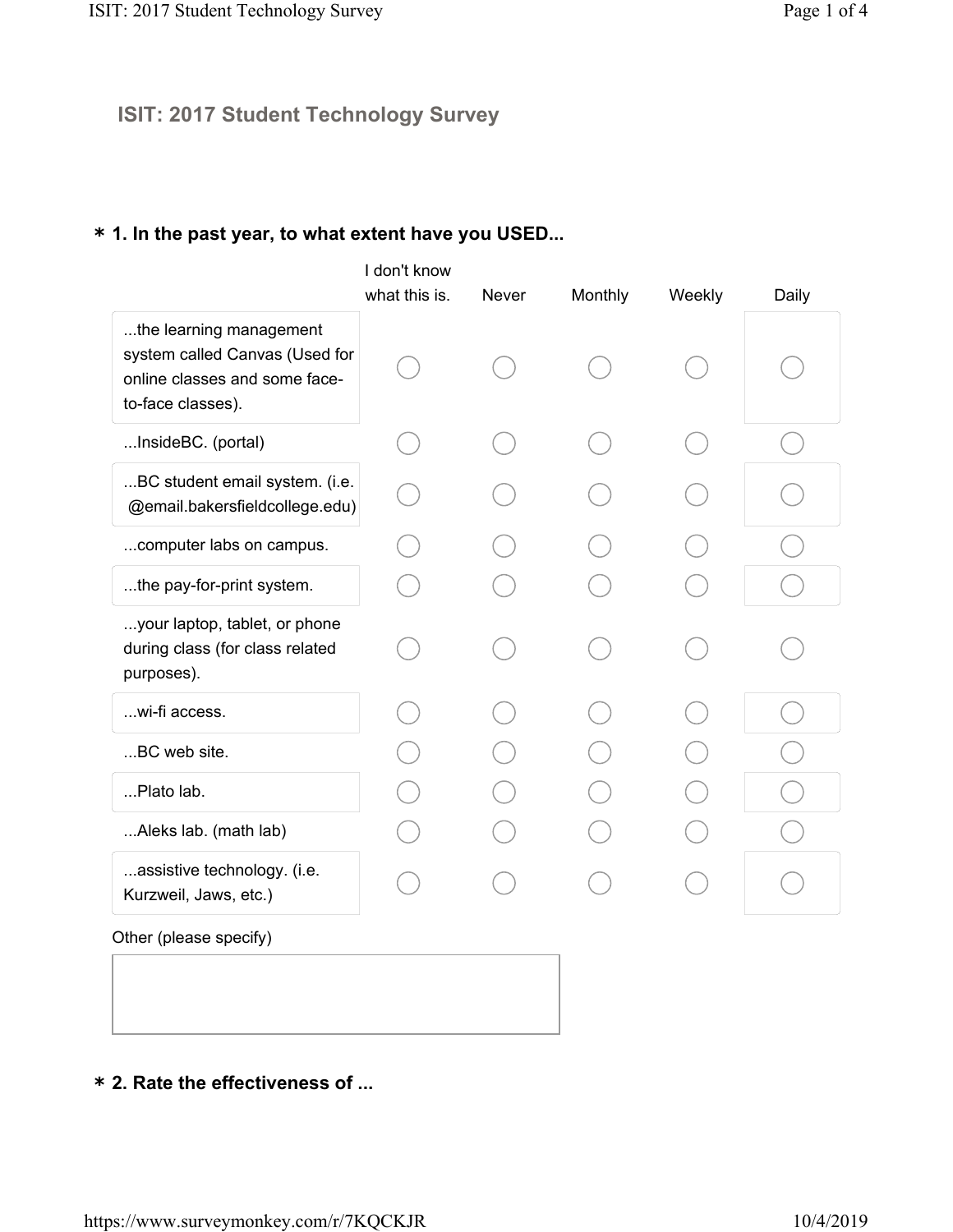|                                                                                                                | Didn't use. | Very<br>effective | Somewhat<br>effective | Somewhat<br>ineffective | Very<br>ineffective |
|----------------------------------------------------------------------------------------------------------------|-------------|-------------------|-----------------------|-------------------------|---------------------|
| the learning management<br>system called Canvas (Used<br>for online classes and some<br>face-to-face classes). |             |                   |                       |                         |                     |
| InsideBC. (portal)                                                                                             |             |                   |                       |                         |                     |
| BC student email system (i.e.<br>@email.bakersfieldcollege.edu)                                                |             |                   |                       |                         |                     |
| computer labs on campus.                                                                                       |             |                   |                       |                         |                     |
| the pay-for-print system.                                                                                      |             |                   |                       |                         |                     |
| your laptop, tablet, or phone<br>during class (for class related<br>purposes).                                 |             |                   |                       |                         |                     |
| wi-fi access.                                                                                                  |             |                   |                       |                         |                     |
| BC web site.                                                                                                   |             |                   |                       |                         |                     |
| Plato lab.                                                                                                     |             |                   |                       |                         |                     |
| Aleks lab. (math lab)                                                                                          |             |                   |                       |                         |                     |
| assistive technology. (i.e.<br>Kurzweil, Jaws, etc.)                                                           |             |                   |                       |                         |                     |
| Other (please specify)                                                                                         |             |                   |                       |                         |                     |
|                                                                                                                |             |                   |                       |                         |                     |
|                                                                                                                |             |                   |                       |                         |                     |

**3. If you had problems related to one of the technologies in question #2, please specifically state the problem with the technology so we can address the issue.**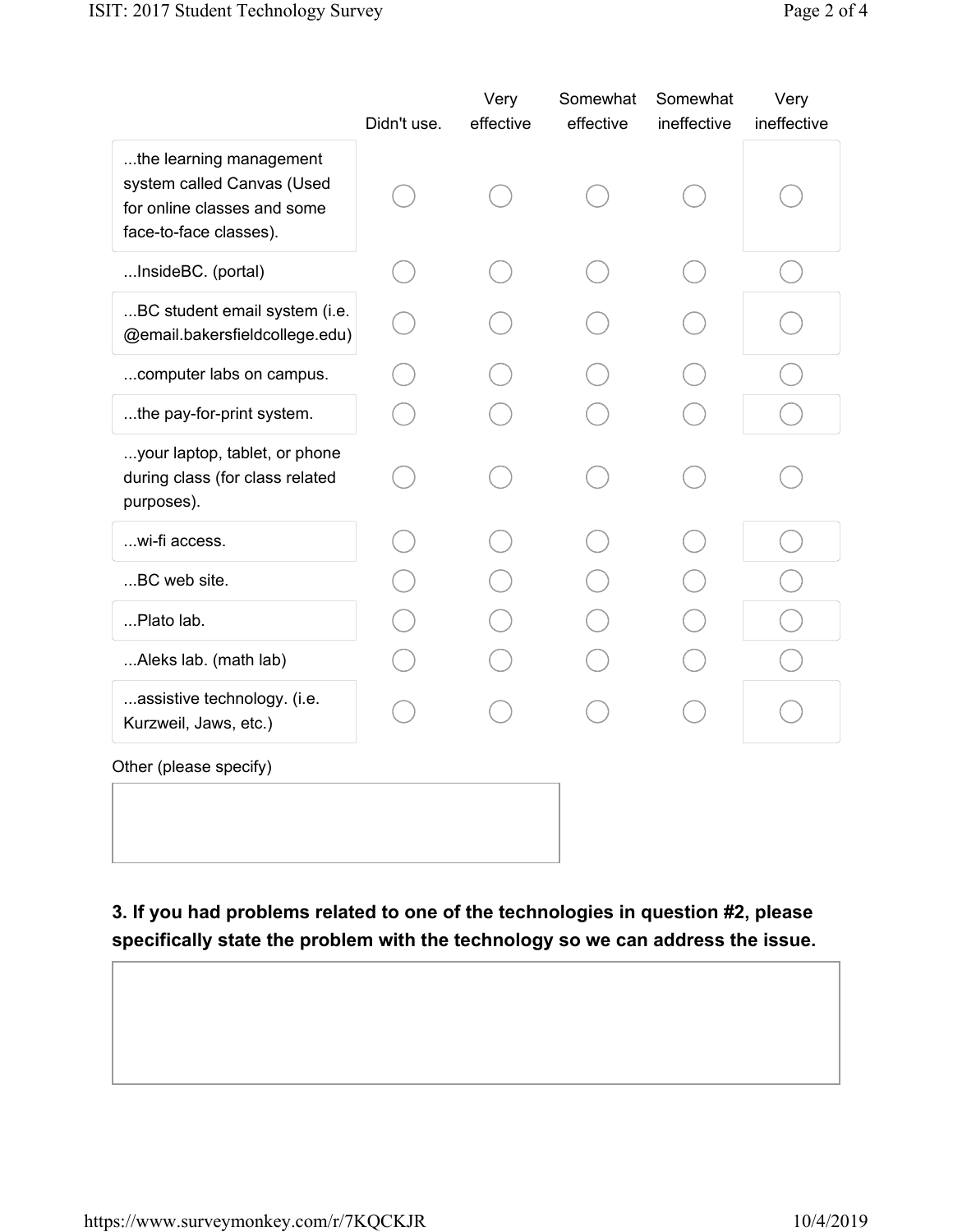# **4. Tell us ONE thing Bakersfield College can do with technology to better support your academic success.**

## **5. When you need support for campus provided technology, which sources do you typically use?**

| Your peers, friends or family |
|-------------------------------|
| Your instructors              |
| The lab assistants            |

Search Google, YouTube, or another online source

The BC Help Desk

Library Staff

What was the technology you needed help with?

#### **6. Tell us what assistive technology you've used in your classroom or lab.**

| I don't use assistive technology |
|----------------------------------|
| Kurzweil/Firefly                 |
| Jaws                             |
| Zoomtext                         |
| Read and Write Gold              |
| Windows Magnifier                |
| Balabolka                        |
| Calibre                          |
|                                  |